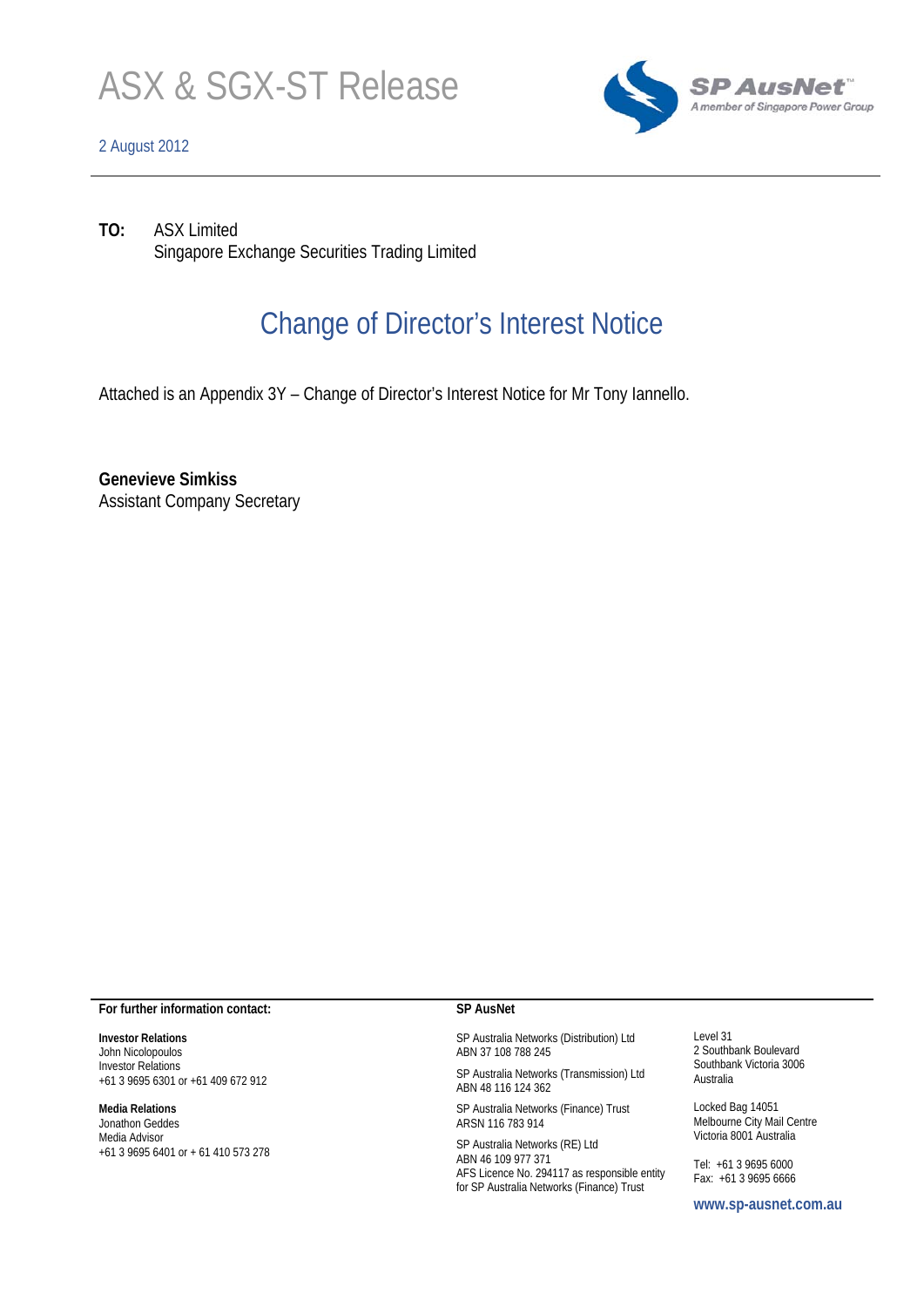*Rule 3.19A.2*

# **Appendix 3Y**

# **Change of Director's Interest Notice**

Information or documents not available now must be given to ASX as soon as available. Information and *documents given to ASX become ASX's property and may be made public.*

Introduced 30/09/01 Amended 01/01/11

| Name of entity | SP AusNet (comprising SP Australia Networks (Distribution) Ltd, SP                                                         |  |  |  |
|----------------|----------------------------------------------------------------------------------------------------------------------------|--|--|--|
|                | Australia Networks (Transmission) Ltd & SP Australia Networks (Finance)                                                    |  |  |  |
|                | Trust)                                                                                                                     |  |  |  |
| <b>ABN</b>     | SP Australia Networks (Distribution) Ltd ABN 37 108 788 245<br>SP Australia Networks (Transmission) Ltd ABN 48 116 124 362 |  |  |  |
|                |                                                                                                                            |  |  |  |
|                | SP Australia Networks (RE) Ltd ABN 46 109 977 371 (responsible entity for                                                  |  |  |  |
|                | SP Australia Networks (Finance) Trust ARSN 116 783 914)                                                                    |  |  |  |

We (the entity) give ASX the following information under listing rule 3.19A.2 and as agent for the director for the purposes of section 205G of the Corporations Act.

| Name of Director    | Antonino (Tony) Mario lannello |
|---------------------|--------------------------------|
| Date of last notice | 2 July 2010                    |

## **Part 1 - Change of director's relevant interests in securities**

In the case of a trust, this includes interests in the trust made available by the responsible entity of the trust

Note: In the case of a company, interests which come within paragraph (i) of the definition of "notifiable interest of a director" should be disclosed in this part.

| Direct or indirect interest                                                         | Indirect                                      |  |
|-------------------------------------------------------------------------------------|-----------------------------------------------|--|
| Nature of indirect interest                                                         | Mr Antonino Iannello & Mrs Delia Iannello for |  |
| (including registered holder)                                                       |                                               |  |
|                                                                                     | The ADI Superannuation Plan                   |  |
| Note: Provide details of the circumstances giving rise to the relevant<br>interest. |                                               |  |
| Date of change                                                                      | 1 August 2012                                 |  |
|                                                                                     |                                               |  |
| No. of securities held prior to change                                              | SP AusNet - 37,500                            |  |
|                                                                                     |                                               |  |
| Class                                                                               | Ordinary                                      |  |
|                                                                                     |                                               |  |
| Number acquired                                                                     | SP AusNet - 50,000                            |  |
|                                                                                     |                                               |  |
| Number disposed                                                                     | N/A                                           |  |
|                                                                                     |                                               |  |
| <b>Value/Consideration</b>                                                          | \$1.04 per security                           |  |
| Note: If consideration is non-cash, provide details and estimated                   |                                               |  |
| valuation                                                                           |                                               |  |
|                                                                                     |                                               |  |
| No. of securities held after change                                                 | SP AusNet - 87,500                            |  |
|                                                                                     |                                               |  |
|                                                                                     |                                               |  |

<sup>+</sup> See chapter 19 for defined terms. 01/01/2011 Appendix 3Y Page 1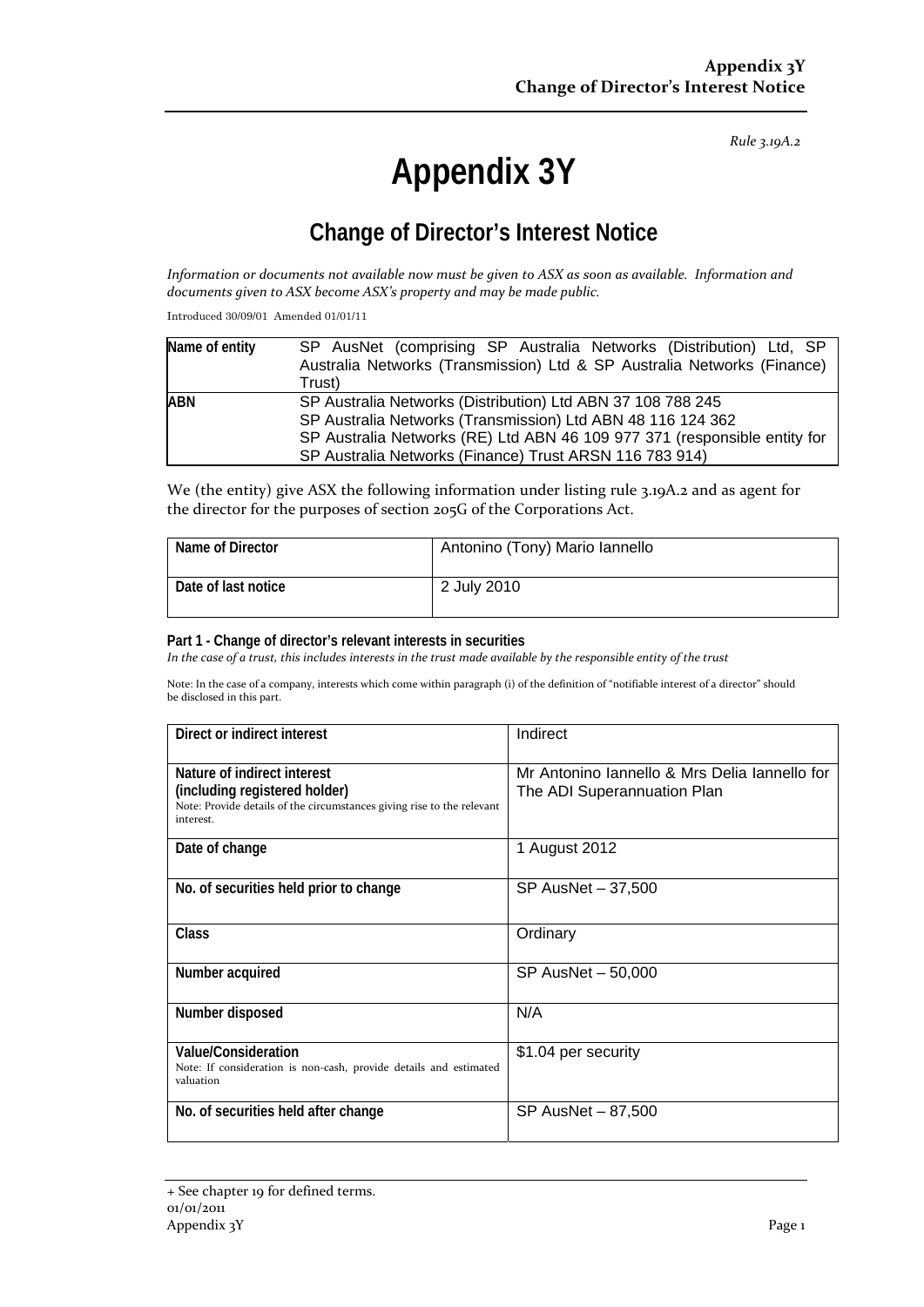| Nature of change                                                       | On-market purchase |
|------------------------------------------------------------------------|--------------------|
| Example: on-market trade, off-market trade, exercise of options,       |                    |
| issue of securities under dividend reinvestment plan, participation in |                    |
| buy-back                                                               |                    |
|                                                                        |                    |
|                                                                        |                    |
|                                                                        |                    |

| Direct or indirect interest                                                                                                                                                | Indirect                                           |  |
|----------------------------------------------------------------------------------------------------------------------------------------------------------------------------|----------------------------------------------------|--|
| Nature of indirect interest<br>(including registered holder)<br>Note: Provide details of the circumstances giving rise to the relevant<br>interest.                        | Mrs Delia lannello for the ADI Investment<br>Trust |  |
| Date of change                                                                                                                                                             | 27 July 2012                                       |  |
| No. of securities held prior to change                                                                                                                                     | SP AusNet - 103,476                                |  |
| <b>Class</b>                                                                                                                                                               | Ordinary                                           |  |
| Number acquired                                                                                                                                                            | N/A                                                |  |
| Number disposed                                                                                                                                                            | N/A                                                |  |
| Value/Consideration<br>Note: If consideration is non-cash, provide details and estimated<br>valuation                                                                      | N/A                                                |  |
| No. of securities held after change                                                                                                                                        | N/A                                                |  |
| Nature of change<br>Example: on-market trade, off-market trade, exercise of options,<br>issue of securities under dividend reinvestment plan, participation in<br>buy-back | N/A                                                |  |

## **Part 2 – Change of director's interests in contracts**

Note: In the case of a company, interests which come within paragraph (ii) of the definition of "notifiable interest of a director" should be disclosed in this part.

| Detail of contract                                  |  |  |
|-----------------------------------------------------|--|--|
| Nature of interest                                  |  |  |
| Name of registered holder<br>(if issued securities) |  |  |
| Date of change                                      |  |  |